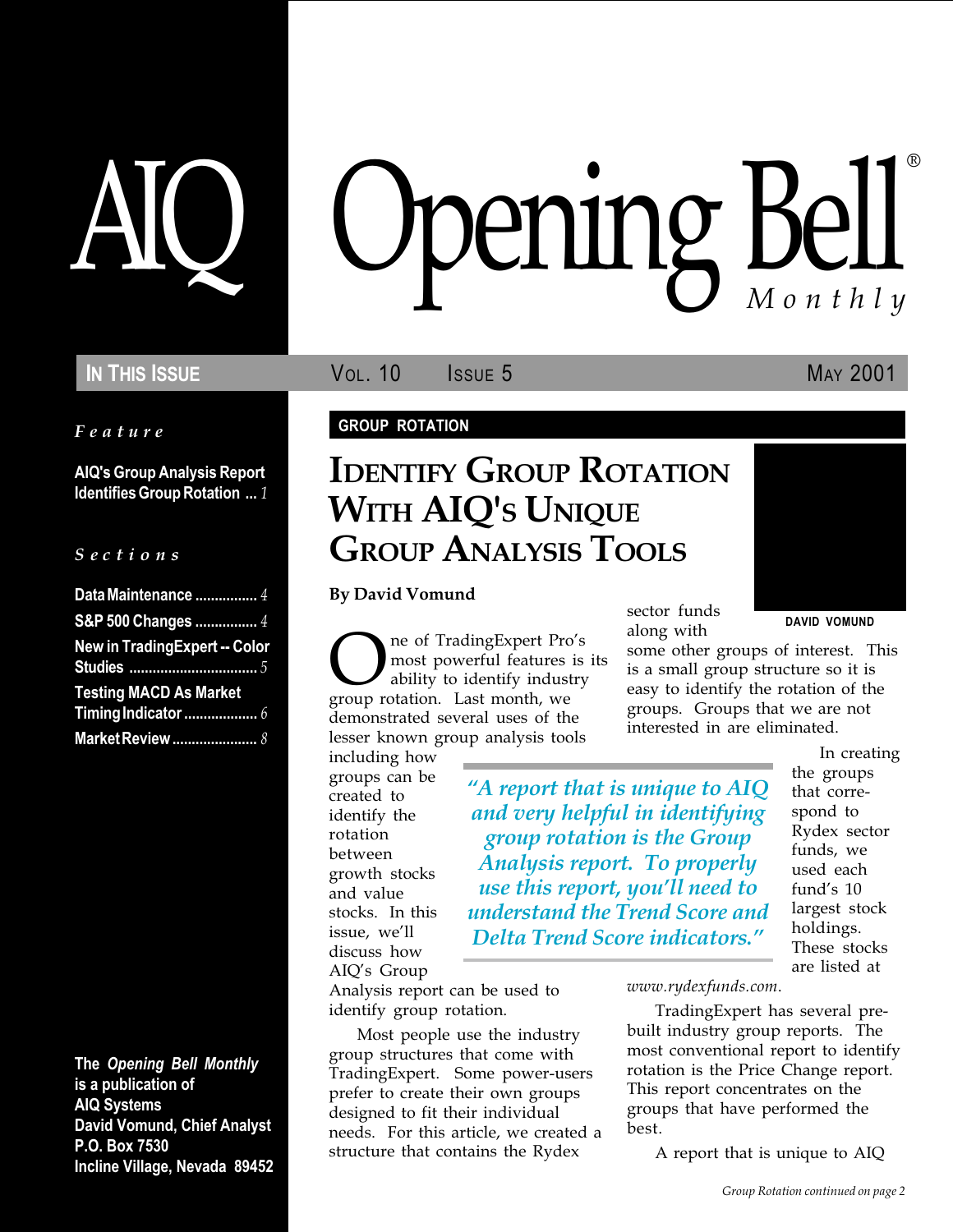### AIQ Opening Bell

and very helpful in identifying group rotation is the Group Analysis report. To properly use this report, you'll need to understand the Trend Score and Delta Trend Score indicators.

Trend Score (TS) is a special AIQ expert system that measures the strength of several indicators including MACD, Volume Accumulation Percentage, Directional Movement, On Balance Volume, Positive Volume, and Average Directional Movement Index. Since TS is based on the strength or weakness of the technical indicators, and indicators tend to lead price action, TS is a leading indicator. The TS values vary between  $+100$  and  $-100$ , where +100 means a very strong uptrend.

Delta Trend Score (DTS) measures the rate-of-change in the TS. In effect, DTS measures the momentum of TS. When a group hits a low and begins to move higher, its DTS will have a large positive value. That's because the indicators are improving and beginning to move higher.

Here are the stages of a group that forms a bottom and enters a new uptrend:

**Stage 1 - High DTS.** The group finished its period of weak-

### PLEASE SEND CORRESPONDENCE TO:

Opening Bell Monthly G.R. Barbor, Editor P.O. Box 7530 Incline Village, NV 89452

AIQ Opening Bell Monthly does not intend to make trading recommendations, nor do we publish, keep or claim any track records. It is designed as a serious tool to aid investors in their trading decisions through the use of AIQ software and an increased familiarity with technical indicators and trading strategies. AIQ reserves the right to use or edit submissions.

For subscription information, phone 1-800-332-2999 or 1-775-831-2999.

© 1992-2001, AIQ Systems

| <b>AIG Reports</b>                                                    |                                            |                                             |            |        |               |          | 18 E                |
|-----------------------------------------------------------------------|--------------------------------------------|---------------------------------------------|------------|--------|---------------|----------|---------------------|
| Beparts View Generate Help                                            |                                            |                                             |            |        |               | Figure 1 |                     |
| <u>aa eee oo ri</u>                                                   |                                            |                                             |            |        |               |          |                     |
| <b>ND Reports</b><br>而<br>Stock Finacets<br><b>Group Reports</b><br>n | Group Analysis Report<br>$01/26/01 - DBly$ |                                             |            |        |               |          |                     |
| Group Analysis<br>New Highs / New 2                                   | Ticker                                     | Score 95+ 5- Delta 45+ 55- Ave Delta 29+ 6- |            |        |               |          |                     |
| Price Change - Uz                                                     |                                            | Group                                       | T5         | DTS    | <b>FIGHTS</b> | up%      | dn?4                |
| Price Change - Did                                                    | <b>RINTER</b><br><b>INTERI</b>             | Internet-Psydex                             | 100<br>100 | (0)    | 10<br>5       | 10<br>Đ  | 50<br>Ŭ             |
| Relative Strength                                                     | ALUMN                                      | Internet - Retailing<br>Akaminum            | 99         | Đ<br>1 | ż             | b        | D                   |
| Relative Strength<br>Pesistence of Mo FITECH                          |                                            | Technology-Rydex                            | 97         | (1)    | tū            | 10       | 40                  |
| ė<br>F<br>ü<br>Price Volume Dive COMPUT<br>к                          |                                            | Computer Menufacturers                      | 37         | 的      | J,            | b        | 33                  |
| Volume Spike                                                          | RBIO                                       | Biotechnology-Rydex                         | 97         | 囟      | 10            | 16       | 30                  |
| Volutie Tiend                                                         | <b>PITELE</b>                              | Telecommunications-Plydex                   | 96         | (3)    | ä             | 25       | Ÿ                   |
| Mor Ang Gerrey   RESERV<br>в                                          |                                            | Energy Services-Rydex                       | 95         | 33     | 9             | t        | 22                  |
| п<br>Mor Ang Crimevil BROKERS                                         |                                            | Brokerages                                  | 94         | 向      | ŝ             | b        | 16                  |
| N<br>Crossover of Time   FLEANIK                                      |                                            | Banking-Rydex                               | 94         | Ø      | 9             | 11       | $\overline{0}$      |
| п<br>Mor Ang Status -                                                 | <b>ALES</b>                                | Le sure Flydex                              | 鲐          | (3)    | ä             | 25       | 62                  |
| Mon Ang Status -<br>п                                                 | <b>AGOLD</b>                               | Precious Metals - Rudex:                    | 93         | 励      | š             | £E       | $\mathbf{0}$        |
| Point & Figure Ble<br>m                                               | RELECT                                     | Electronics-Flydex                          | 92         | 临      | 10            | 18       | 50                  |
| ector Reports<br>ଲ                                                    | <b>RRETAL</b>                              | Retailing-Rudex                             | 91         | в      | $\mathbf{1}$  | 18       | 18                  |
| Matual Fand Reports<br>ĸ                                              | <b>AIRTRAN</b>                             | Air Transportation                          | 88         | Ë.     | 7             | 14       | $\ddot{\mathbf{0}}$ |
| Weekly Stock Preson<br>励                                              | RENERG                                     | Energy-Plydex                               | fs?        | 13     | 9             | tt.      | $\mathbf{D}$        |
| Weekly Broup Report<br>m                                              | <b>UTLITY</b>                              | Lititias - Electric                         | Bİ         | 3      | 10            | 26       | 10                  |
| Weekly Sector Report<br>冏                                             | <b>PEASC.</b>                              | Basic Materials-Rydax                       | 59         | 108    | 10            | 30       | 'n                  |
| Weekly Matsal Fund I<br>ю<br><b>Sammary Reports</b>                   | <b>RFINAN</b>                              | Financial Services-Rudex                    | 55         | (23)   | ÿ             | 11       | ĩĩ                  |
|                                                                       | <b>RHCARE</b>                              | Health Care-Rydex                           | 49         | 180    | tā            | 12       | 2Ú                  |
|                                                                       | <b>RTRANS</b>                              | Transportation-Rydex                        | 19         | (20)   | 3             | 44       | 33                  |
|                                                                       | RCONS                                      | Consumer Products-Purdex                    | (37)       | з      | 10            | b        | 10                  |
|                                                                       | <b>All all</b>                             |                                             |            |        |               |          |                     |
| For Help, pensi F1                                                    |                                            |                                             |            |        |               |          | <b>IRALIN</b>       |

ness and is forming a bottom. The indicators may still be negative but they are beginning to improve.

**Stage 2 - Improving TS.** The group has made its bottom and is showing signs of entering a new

uptrend. The group appears in the upper half of the Group Analysis report.

Stage 3 High TS. The group is in an uptrend. Its TS value is higher than almost all other groups.

Let's clarify this with an example. In **Figure 1** we show the Group Analysis report on January 26 of this year. Looking for groups entering Stage 1, we see that Basic Materials and Health Care have the highest DTS values. Because these groups are near the bottom of the ranking on the report, we know that they have been underperforming. Their high DTS readings, however, signify that their indicators are beginning to gain in strength.

When we say "a high DTS" we mean a high number relative to the other groups. There isn't a

In almost any market environment there are some groups that do well. That's why group rotation is so important. AIQ recognized this years ago and built valuable tools to identify group rotation.

specific level that designates a high DTS. On some days a high DTS may be 100 and on other days it may be 50. Looking at Figure 1, the two groups we mentioned clearly have the

highest DTS readings.

Those people who like to pick bottoms should look for high DTS readings. Since buying groups with high DTS readings gets you into a trend very early, you catch the entire move. But there are a lot of false signals as well.

By waiting for Stage 2, you miss some of the advance right off the bottom but you weed out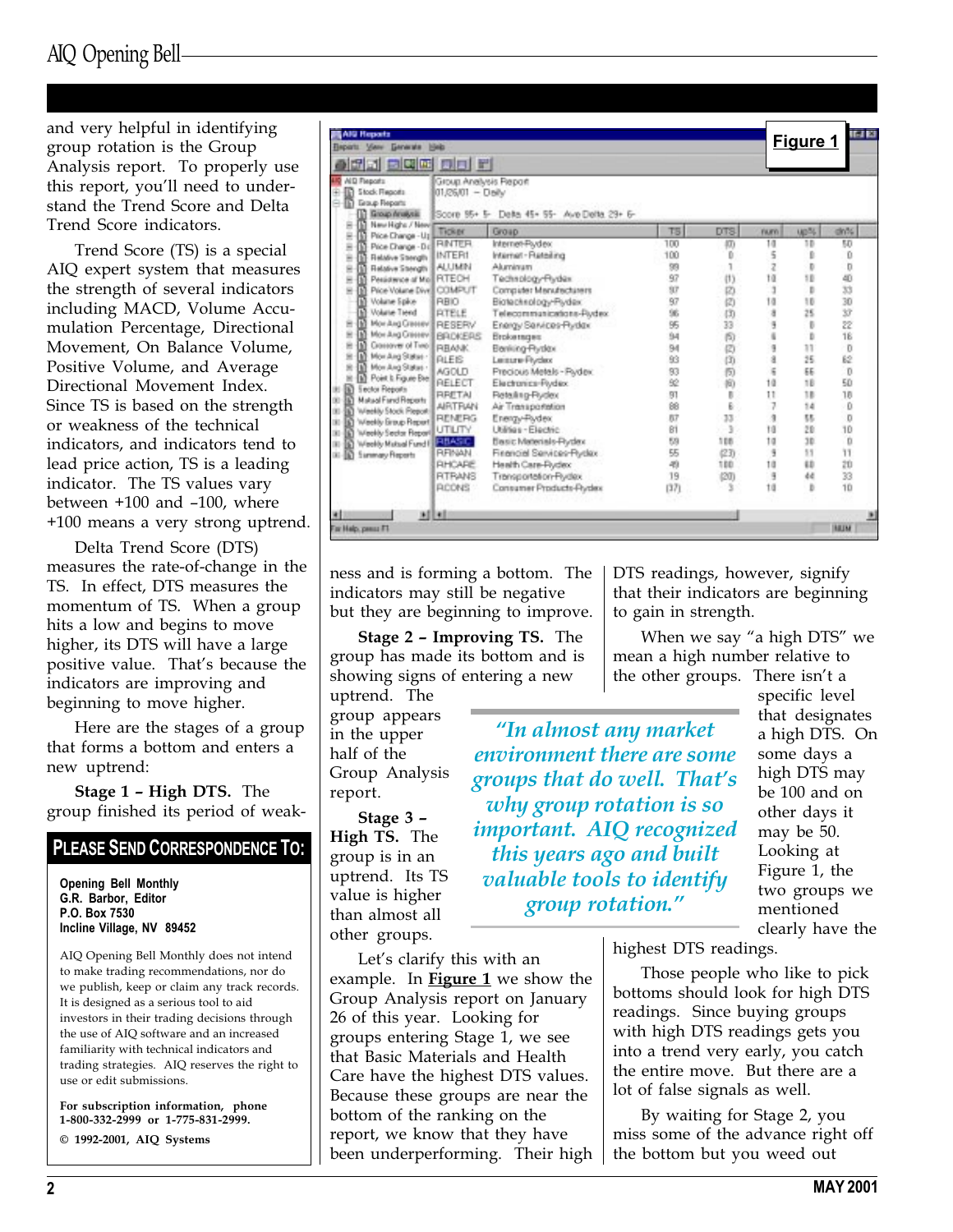#### GROUP ROTATION continued . . .

many of the false Stage 1 signals.

In **Figure 2** we see that Basic Materials has entered Stage 2. It has risen to the top third of the report and it still has a positive DTS value. That means that its indicators are strong and they are still gaining strength. Many AIQ users follow a strategy of picking groups that appear near the top of the report and also have positive DTS values.

Notice that the high DTS for Health Care (see Figure 1) turned out to be a false signal. Health Care did not enter Stage 2. Again, the benefit of buying at Stage 1 is that you catch the entire advance. But the cost is a lot of false signals.

Basic Materials entered Stage 3 on March 2 (Figure 3). Just because this group is at the top of the report doesn't mean it is too late to buy it. It means the group is uptrending and worthy of attention for growth investors. Basic Materials can't move any higher in the report but it can stay in the upper half of the report for

| <b>BQE 00 F</b><br><b>BB</b>                                     |                                               |       |      |               |              |               |
|------------------------------------------------------------------|-----------------------------------------------|-------|------|---------------|--------------|---------------|
|                                                                  |                                               |       |      |               |              |               |
| <b>AID Reports</b><br>Stock Reports<br><b>Group Fleparts</b>     | Group Analysis Report<br>02/16/01 - Delly     |       |      |               |              |               |
| Group Analysis                                                   | Score 45+ 55- Delts 36+ 64- Ave Delts 23+ 19- |       |      |               |              |               |
| New Highs / New 2<br>Ticker<br>Price Change - Up                 | Group                                         | TS    | DTS  | <b>FKRYN</b>  | up%          | dn%           |
| Ė<br><b>RTRANS</b><br>ŝ<br>Price Change - Did                    | Trensportation-Rudex                          | 97    | 亿    | ŋ             | Ð            | 44            |
| <b>REASIC</b><br>ŝ<br>Relative Strength<br>м                     | Besic Meteriols-Ftydex                        | 86    | 6    | ÿ             | 11           | 22            |
| <b>AUJMN</b><br>Relative Strength<br>ġ<br>М                      | Aluminum                                      | 腚     | 750  | Ž             | Þ            | 100           |
| Pesidence of Most RCONS<br>ė                                     | Consumer Products-Rydex                       | 80    | (0)  | tū            | 30           | 20            |
| ü<br>Price Volume Dive LITILITY                                  | Libities - Electric                           | 89    | (25) | ä             | $22^{\circ}$ | žź            |
| Volume Spike<br>COMPUT                                           | Computer Manufacturers                        | 61    | 112  | 3             | 33           | 33            |
| Volutie Tiend<br><b>RRETAL</b>                                   | Fleta ling-Flydex                             | 44    | 9    | $\mathbf{11}$ | в            | - O           |
| Mor Ang Genev   RESERV<br>м                                      | Energy Services-Rydex                         | 43    | 5    | ā             | Ü            | 25            |
| m<br>Mor Ang Cristev AGOLD<br>×                                  | Precious Metals - Plydex                      | 36    | (7)  |               | 33           | 16            |
| Crossover of Time   FLBANK<br>ė<br>м                             | Banking-Rydex                                 | 35    | (15) | 9             | B            | 44            |
| П<br>Mor Ang States .   FIFINAN<br>Ň                             | Financial Services-Flydex                     | (27)  | (2)  | ä             | b            | 33            |
| Mon Ang Status - I<br>ü<br>м<br><b>RENERG</b>                    | Energy-Padex                                  | (35)  | (73) | 9             | 12           | 37            |
| Point & Figure Ble<br>m<br>BROKERS<br><b>Fector Reports</b><br>m | <b>Enclosinges</b>                            | ថត    | 30   | ä             | t.           | 16            |
| RBIO<br>Matagl Fand Reports                                      | Biotechnology-Rydex                           | [47]  | (53) | 10            | 50           | ZD.           |
| RTECH<br>Weekly Stock Report<br>œ                                | Technology-Rydex                              | (57)  | 22   | 10            | 50           | 20            |
| <b>AIRTRAN</b><br>Weekly Broup Report<br>n                       | Air Transportation                            | (5.8) | ØD   | 7             | D            | 崆             |
| RHCARE<br>Weekly Sector Report                                   | Health Care-Rydex                             | (57)  | (32) | 10            | b            | 40            |
| Weekly Matual Fund F RELECT                                      | Electronics-Piydex                            | (73)  | з    | 10            | 70           | 10            |
| <b>INTER1</b><br><b>Sammary Reports</b>                          | Internat-Retailing                            | ほ打    | Đ    | 5             | 40           | 0             |
| <b>RLEIS</b>                                                     | Leisure-Rydex                                 | 四町    | (1页) | ä             | 25           | 37            |
| <b>RINTER</b>                                                    | Internat-Fludex                               | 图形    | 仰    | 10            | 40           | Ŭ             |
| <b>FITELE</b>                                                    | Telecommunications-Pixdex                     | (10.  | 83   | ä             | 56           | 12            |
| 利用                                                               |                                               |       |      |               |              |               |
| Far Halp, pass F1                                                |                                               |       |      |               |              | <b>INSURA</b> |

a number of weeks as it outperforms most of the other groups.

Notice in Figure 3 that Basic Materials has a DTS value of 0. That is to be expected. Those groups at the top of the report already have strong indicators. Their indicators are trending

|                                                                                                                                                                                                                                                                                                                                                                                                                                                                                                                                                                    | <b>BQC 00 0</b>                                                                                                                                                    |                                                                                                                                                                                                                                                                                                                                                                                                                          |                                                                                                                                  |                                                                                                                                     |                                                               |                                                                                                                           |                                                                                                                             |  |  |
|--------------------------------------------------------------------------------------------------------------------------------------------------------------------------------------------------------------------------------------------------------------------------------------------------------------------------------------------------------------------------------------------------------------------------------------------------------------------------------------------------------------------------------------------------------------------|--------------------------------------------------------------------------------------------------------------------------------------------------------------------|--------------------------------------------------------------------------------------------------------------------------------------------------------------------------------------------------------------------------------------------------------------------------------------------------------------------------------------------------------------------------------------------------------------------------|----------------------------------------------------------------------------------------------------------------------------------|-------------------------------------------------------------------------------------------------------------------------------------|---------------------------------------------------------------|---------------------------------------------------------------------------------------------------------------------------|-----------------------------------------------------------------------------------------------------------------------------|--|--|
| <b>AID Finanzia</b><br>m<br>Stock Reports<br>Group Reports<br>п<br>Group Analysis                                                                                                                                                                                                                                                                                                                                                                                                                                                                                  | Group Analysis Report<br>$0302/01 - Dm/s$<br>Score 32+ EB- Delta 27+ 73- Ave Delta 14+ 29-                                                                         |                                                                                                                                                                                                                                                                                                                                                                                                                          |                                                                                                                                  |                                                                                                                                     |                                                               |                                                                                                                           |                                                                                                                             |  |  |
| New Highs / New<br>П<br>Price Change - Up<br>П<br>ж                                                                                                                                                                                                                                                                                                                                                                                                                                                                                                                | Ticker                                                                                                                                                             | Group                                                                                                                                                                                                                                                                                                                                                                                                                    | <b>TS</b>                                                                                                                        | <b>DTS</b>                                                                                                                          | <b>FILITY:</b>                                                | up/4                                                                                                                      | drils.                                                                                                                      |  |  |
| Price Change - 0 (3)<br>×<br><b>Relative Strength</b><br>×<br>Relative Strength 4LUMIN<br>×<br>Petatence of Mo FRHCARE<br>s<br>Price Volume Dive   FLT RANS<br>Volume Spike<br>Volume Trend<br>Mor Ang Cressev   FLIMAN<br>Ξ<br><b>Mor Ang Gissav   BROKERS</b><br>Dossover of Two   RCCNS<br>Mor Ang States .   FILEIS<br>ŵ<br>Mor Ang Status - 3<br>×<br>Point & Figure Blvd<br>Sector Reports<br>⋒<br>Mutual Fand Reports<br>œ<br>Weekly Stock Report<br>œ<br>Weekly Broup Report<br>œ.<br>Weekly Sector Report<br>Weekly Mutual Fund F<br>Summary Reports<br>Đ | <b>PHASIC</b><br><b>AGOLD</b><br>RBIO<br><b>RESERV</b><br><b>RINTER</b><br>RENERG<br><b>RENAN</b><br><b>AIRTFULN</b><br><b>RRETAL</b><br>COMPUT<br>UTUTY<br>RELECT | Basic Materials Flydex<br>Precious Metals - Rudex<br>Aluminum<br>Heelth Care-Rudex<br>Transportation-Rydex<br>Biotechnology-Rydex<br>Energy Services Rydex<br>Benking-Rydex<br>Brokerages<br>Consumer Products-Rutlex<br>Leisure-Flydex<br>Internet-Fludex<br>Energy-Plydex<br>Financial Services-Rydax<br>Air Transportation<br>Retailing-Rydex<br>Computer Manufacturers<br>Utilities - Electric<br>Electronics-Flydex | 弼<br>99<br>97<br>79<br>49<br>40<br>24<br>门钉<br>(37)<br>[41]<br>(58)<br>(52)<br>(72)<br>(74)<br>(78)<br>闭肌<br>(82)<br>(9.7)<br>图形 | b<br>(1)<br>(1)<br>21<br>(30)<br>(26)<br>44<br>(71)<br>(81)<br>J.<br>(33)<br>(29)<br>12<br>(29)<br>(22)<br>(23)<br>(29)<br>(3)<br>1 | 10<br>à<br>18<br>10<br>ä<br>18<br>ä<br>J<br>Ħ<br>3<br>3<br>10 | 44<br>33<br>50<br>1B<br>11<br>20<br>25<br>37<br>16<br>18<br>25<br>10<br>12<br>22<br>28<br>27<br>35.<br>11<br>$20^{\circ}$ | 44<br>33<br>$\Omega$<br>10<br>11<br>30<br>Ŭ<br>b<br>ō<br>50<br>Ŭ<br>$\overline{D}$<br>12<br>22<br>D<br>27<br>33<br>22<br>10 |  |  |
|                                                                                                                                                                                                                                                                                                                                                                                                                                                                                                                                                                    | <b>RTELE</b><br><b>FITEDH</b><br><b>INTERI</b><br><b>EILEL</b>                                                                                                     | Teleconmunications-Rydex<br>Technology-Rydex<br>Internet-Retailing                                                                                                                                                                                                                                                                                                                                                       | 图形<br>图解<br>$(10 -$                                                                                                              | (30)<br>(31)<br>(1)                                                                                                                 | $\overline{a}$<br>10<br>5                                     | 25<br>10<br>50                                                                                                            | $\overline{0}$<br>10<br>$\overline{0}$                                                                                      |  |  |

higher so the rate-of-change of the indicators is flat.

The daily Group Analysis report is for short-term traders. If you are a long-term trader, then you should perform the same analysis as described above but you should add the additional criteria that your group selections must also be in the upper third of the weekly Group Analysis report. The weekly report is less volatile and better identifies long-term trends.

Now that we like Basic Materials, what do we buy? Obviously, the most appropriate vehicle is the Rydex-Basic Materials mutual fund. After all, our Basic Materials group was comprised of the ten largest stock holdings of the fund.

Group Rotation continued on page 4 If you want to buy a stock, start your analysis with the stocks that comprise the industry group. Many times, however, you'll want to examine more stocks than those that are in the group. This is especially true if you use the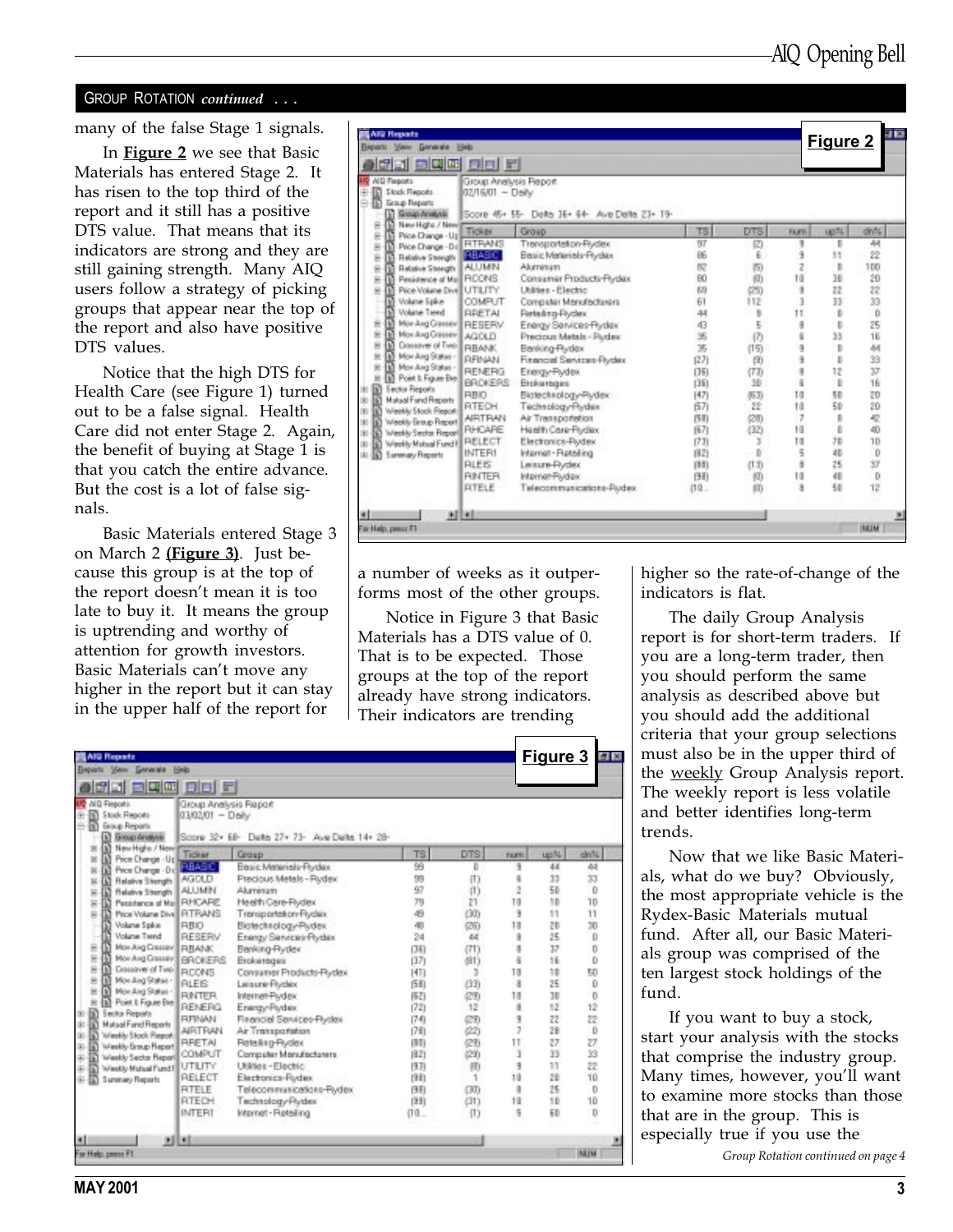### AIQ Opening Bell

### GROUP ROTATION continued

Standard & Poor's industry group structure. The S&P structure groups contain so few stocks that in many cases you may like a group that contains only two stocks. That doesn't give you much of a selection.

One effective method of increasing the number of stocks to analyze is to use MatchMaker to see which other stocks are highly correlated to the industry group you selected. In our study, we liked Basic Materials so we used MatchMaker to compare the Basic Materials industry group to all of the stocks in our database. We used a one-year time period and weekly data.

The result is found in Figure 4. Here we see a listing of all the stocks that are highly correlated to our Basic Materials industry group. Not surprisingly, the list contains aluminum, chemical, and paper stocks. Since we liked the group, Figure 4 represents a great list of stocks as potential buy candidates.



In conclusion: In almost any market environment there are some groups that do well. That's why group rotation is so important. AIQ recognized this years ago and built valuable tools to identify group rotation. The

ability to easily create industry groups to match each person's individual needs is important. The Group Analysis report with its Trend Score and Delta Trend Score is a valuable tool to help identify group rotation. Finally, MatchMaker is effective in seeing which stocks correlate well with specific groups.  $\blacksquare$ 

### **CORRECTIONS**

In the April issue, the 4/9/99 to 4/23/99 trade in the 2 Week Reversal section of Table 1 should have read 0.63%. The overall return for the 2 Week Reversal in Table 2 should have read 45.28%. These results will be summarized in the June Opening Bell.

### S&P 500 Changes

There are no changes to the S&P 500 Index and Industry Groups this month.

### STOCK DATA MAINTENANCE

| <b>Stock</b>            | Ticker      | Split | Approx. Date |
|-------------------------|-------------|-------|--------------|
| Advanced Marketing Svs. | MKT         | 3:2   | 05/14/01     |
| SouthTrust Corp         | <b>SOTR</b> | 2:1   | 05/14/01     |
| Washington Mutual       | WМ          | 3:2   | 05/16/01     |
| Chicos FAS              | <b>CHS</b>  | 3:2   | 05/17/01     |
| State Street Corp.      | STT         | 2:1   | 05/31/01     |
| Quest Diagnostics       | DGX         | 2:1   | 06/01/01     |
| <b>BJ</b> Services      | BJS         | 2:1   | 06/01/01     |
| <b>ESB</b> Financial    | <b>ESBF</b> | 6:5   | 06/01/01     |

#### Trading Suspended:

CD Warehouse (CDWI), Crown Crafts (CRW), Flowers Ind. (FLO), IPALCO Ent. (IPL), Michael Foods (MIKL), Morgan Keegan Inc. (MOR), Old Kent Financial (OK), Pennaco Energy (PN), TCI Int'l (TCII), Transmedia Networks (TMN)

### Name/Ticker Changes:

Chicos FAS (CHCS) to Chicos FAS (CHS) Talk.com (TALK) to Talk America Holdings (TALK) United Wisconsin Services (UWZ) to Cobalt Corp (CBZ)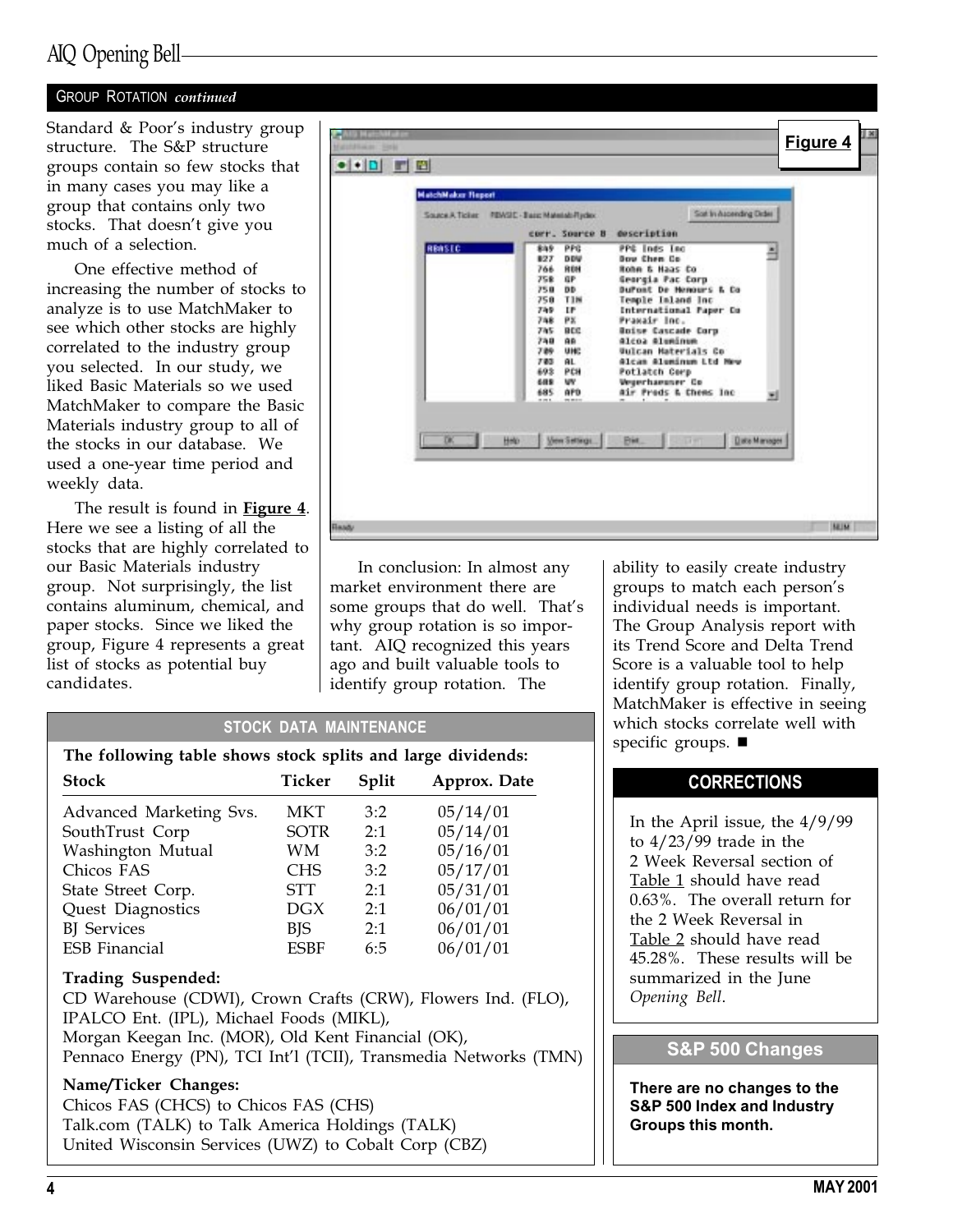### COLOR STUDIES

# NEW! 'COLOR STUDIES' ON CHARTS --NOTEWORTHY ADDITION TO TRADINGEXPERT PRO 6.0

**W** TradingExpert Pro<br>
version 6.0, AIQ user<br>
now have the ability to perform TradingExpert Pro version 6.0, AIQ users Color Studies in the Charts application. Users can change the colors of the individual price bars on charts depending on any criteria they choose.

For example, if you like stocks that have a Stochastic buy signal combined with a positive MACD indicator, then you can have AIQ plot a green price bar every time this criteria is met. Then, when you examine charts you can quickly see the buy and sell signals.

The Expert Design Studio (EDS) module is used to set up the criteria for buy and sell signals. Many AIQ users have created their own EDS strategies and we've published several effective strategies in this newsletter as well. With Color Studies, we can now visually identify our entry and exit points on a chart.

Another use of Color Studies is to pick a particular indicator and have the chart plot one color when the indicator is bullish and another color when the indicator is bearish. This can be very beneficial for a user who has a favorite indicator.

As an example, let's use the MACD Oscillator (MACD Osc) indicator. This indicator is bullish when it is above zero and bearish when it is below zero. Before TradingExpert 6.0, we could see the buy and sell signals on the indicator but effort was required to identify the buy and sell signals



on the price chart. With version 6.0, we can plot the price with one color when the MACD Osc is above zero and a different color when the MACD Osc is below zero.

To do this, we first create a file

Users can change the colors of the individual price bars on charts depending on any criteria they choose...we can now visually identify our entry and exit points on a chart."

> containing the EDS rules that are used to identify when the indicator is bullish and when it is bearish. We named this EDS file MACD. Here is the code for the rules:

bullish if [MACD Osc] > 0. bearish if [MACD Osc] < 0.

Our next step is to open the Charts module, click the Color Studies toolbar button (labeled Define Studies), and continue as follows:

• In the Color Studies dialog box, click the button at the right end

of the EDS File text box. Use the Open dialog box to find and highlight the MACD file and then click Open. (EDS files are found in the EDS Strategies folder which is located within your WinTES 32 folder.)

### Click on Create New Color Study.

- On the next screen, accept the default for Price Plot and click Next.
- We want the color of the price bar to change so make sure Price Bar is highlighted and click Next.

Color Studies continued on page 8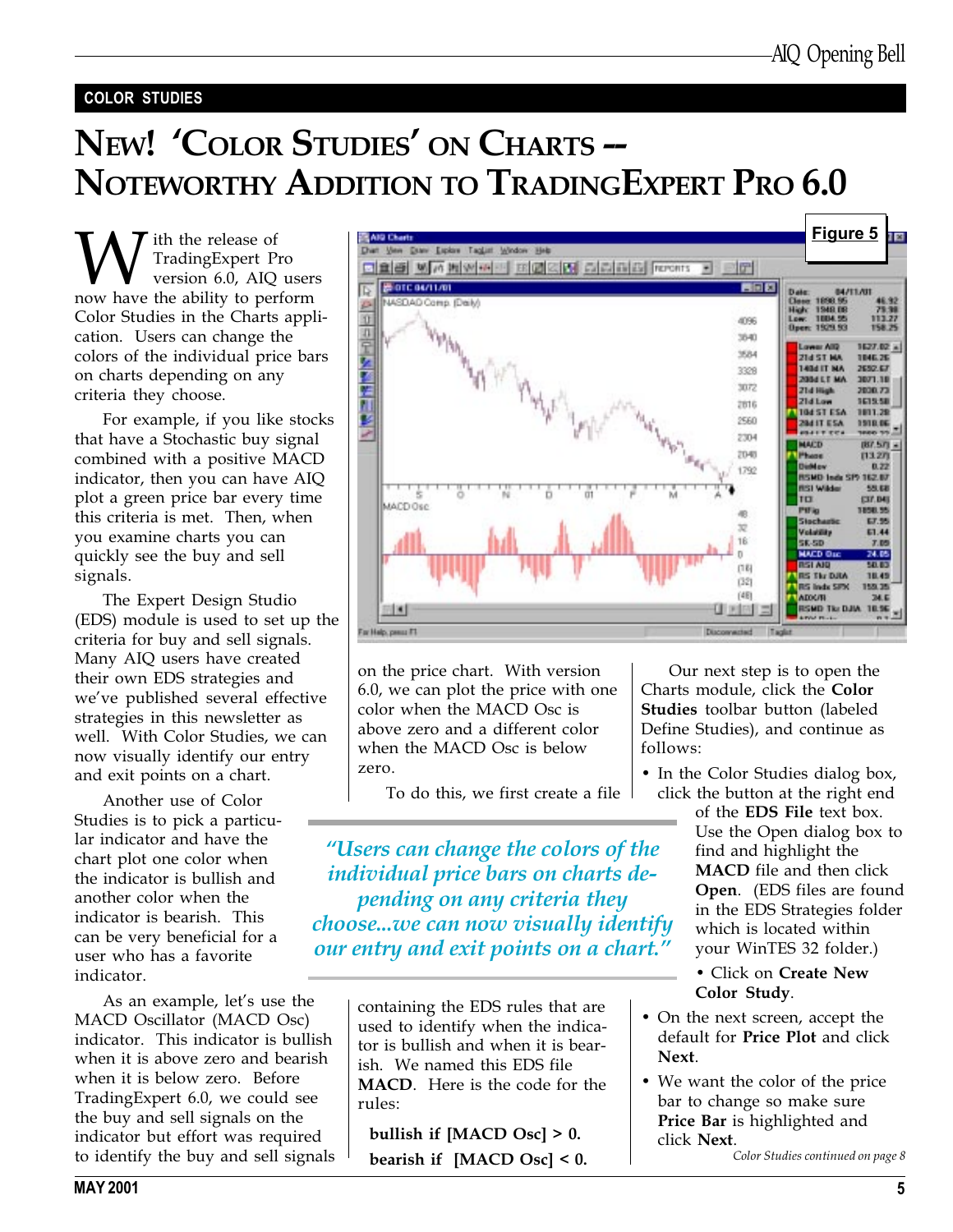### MARKET TIMING USING MACD INDICATOR

### TESTING THE MACD YIELDS SURPRISING RESULTS

### By David Vomund

The Moving Average Convergence Divergence indicator<br>
(MACD) is a price momenture indicator that plots two lines. The gence Divergence indicator (MACD) is a price momentum first component is the Price Phase Line, which represents the difference between two moving averages. This is the fast line on the indicator, typically shown in green on  $\text{AIQ}'\text{s}$ charts. The second component is the Signal Line, which is a moving average of the Price Phase Line.

How effective is the MACD as a market timing indicator? In our market timing series, we tested several buy and sell techniques using the weekly version of this indicator. The reason we chose the weekly version is because it gives fewer signals. Our goal is to find an indicator that can be used in conjunction with the Expert Ratings, and the Expert Rating system gives about six round trip trades per year.

Our first test uses the S&P 500's weekly MACD indicator and looks for a one-week change in the indicator. When the Price Phase Line is rising in value, you go long the S&P 500. Once the indicator falls in value, then you switch to the money market. Since we are using the indicator in the weekly mode, all trades are known on Friday's close and are executed on Monday's opening price.

The results of our testing are found in **Table 1**. The section at the left shows times when the weekly MACD favors the S&P 500. We were surprised to find that since 1996, trading the S&P 500 during time periods when the MACD was favorable only led to an 8.6% rate of return (not annualized). Only about one-third of the trades were profitable.

If trading results are poor when buying the S&P 500 during times that the weekly MACD Price Phase Line is increasing, then it must be true that trading the S&P500 when the indicator is bearish would be very profitable.

The section at right in Table 1 shows the results of buying the S&P 500 when the weekly Price Phase Line was falling. Amazingly, nearly 80% of trades were profitable and the return since 1996 was an outstanding 77%.

We also tested a two-week change in the MACD. That is, we buy the S&P 500 when the weekly MACD indicator increases in value for two straight weeks and sell after the Price Phase Line falls for two straight weeks. Similar to our previous test, trading results were best when the Price Phase Line was falling. The overall return when the indicator was falling was 62% compared to a return of 25% when the indicator was rising.

In our final test, we looked for the Price Phase Line moving above or below the Signal Line. Sure enough, the highest return came from trading the S&P 500 during times when its weekly MACD Price Phase Line was below its Signal Line. The trading results are in **Table 2**. The 97% return is the highest in our tests thus far.

This does not discredit the MACD indicator. It was designed to be used in a daily format and is more often applied to stocks. It is important to know, however, that in the weekly format the indicator is ineffective when used conventionally. Instead, it is more profitable to go long when the weekly indicator is bearish.

This demonstrates that the

market is typically not trending. By the time the S&P 500 rises enough to turn the weekly MACD indicator upward, then it is typically too late to buy. Only in times when there is a strong trend, such as this year's bearish move, does the indicator work as designed.

Although the results are impressive when buying long during times that the indicator is bearish, I'd recommend against this strategy. It would be painful to be on the wrong side of the market each time a strong trend develops.  $\blacksquare$ 

David Vomund publishes VIS Alert, a weekly investment newsletter. For a sample copy of the newsletter, call (775) 831-1544 or go to www.visalert.com.

### Table 2

### Trade Details During Times When The MD Osc. Is Bearish

| Buy<br>Date | Sell<br>Date | <b>S&amp;P 500</b><br>% Change |
|-------------|--------------|--------------------------------|
| 1/12/96     | 2/9/96       | 9.06                           |
| 3/15/96     | 5/24/96      | 5.78                           |
| 6/14/96     | 9/20/96      | 3.18                           |
| 3/21/97     | 5/16/97      | 5.82                           |
| 8/29/97     | 2/6/98       | 12.56                          |
| 5/22/98     | 7/17/98      | 6.87                           |
| 7/24/98     | 11/6/98      | 0.02                           |
| 5/21/99     | 7/9/99       | 5.49                           |
| 7/23/99     | 11/12/99     | 2.89                           |
| 1/28/00     | 3/24/00      | 12.30                          |
| 4/14/00     | 7/7/00       | 9.02                           |
| 7/28/00     | 8/18/00      | 5.06                           |
| 9/22/00     | 2/2/01       | -6.85                          |
| 2/23/01     | N/A          | -0.23                          |
|             | 880/         |                                |

Return = 96.63% Trades per Year = 2.6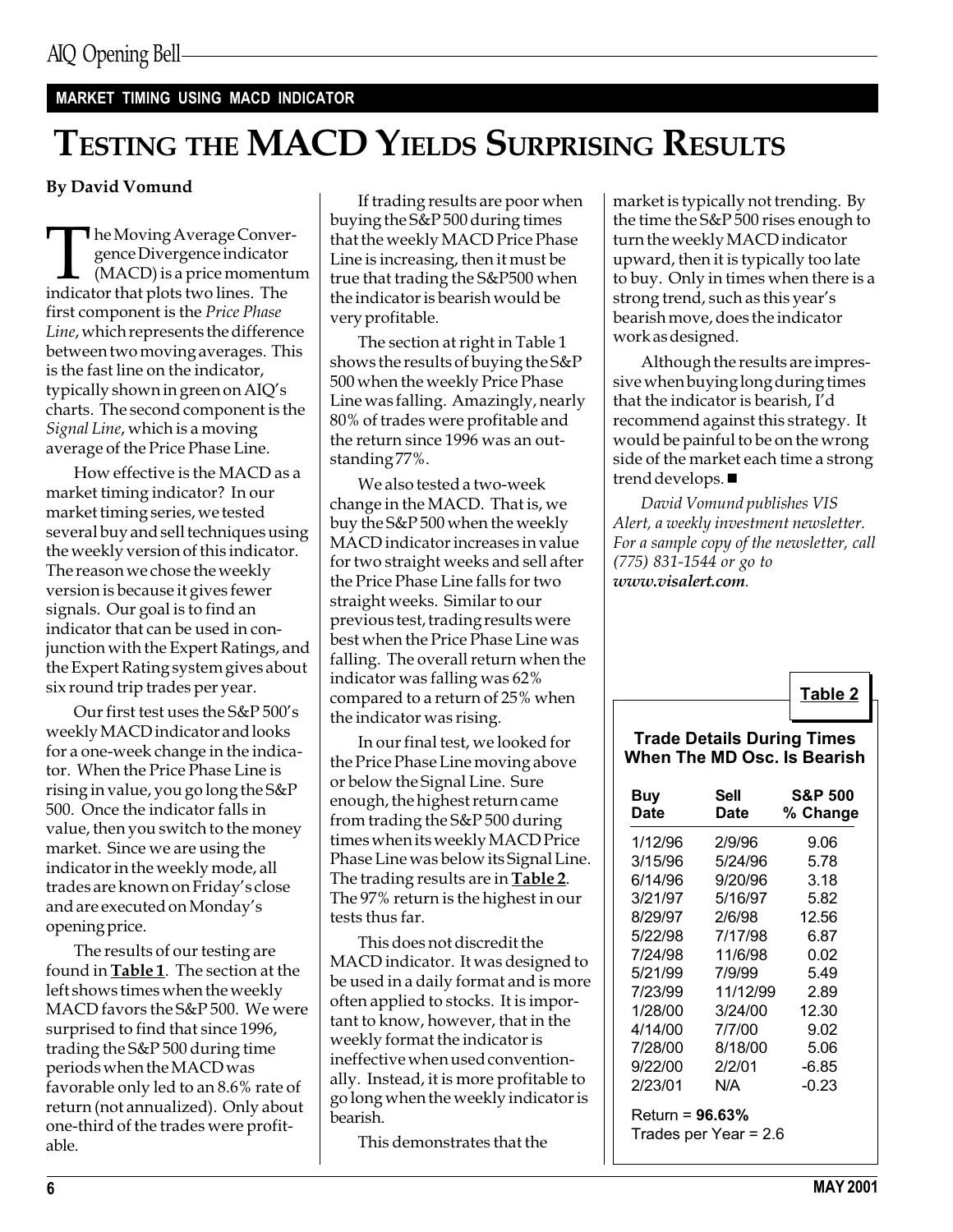### MARKET TIMING USING MACD INDICATOR continued ...

### Table 1

| When the MACD is Rising |                            |          | When the MACD is Falling  |                            |          |  |
|-------------------------|----------------------------|----------|---------------------------|----------------------------|----------|--|
| <b>Buy</b><br>Date      | <b>Sell</b><br><b>Date</b> | %<br>Chg | <b>Buy</b><br><b>Date</b> | <b>Sell</b><br><b>Date</b> | %<br>Chg |  |
| 1/26/96                 | 3/1/96                     | 3.66     | N/A                       | 1/26/96                    | 0.92     |  |
| 4/5/96                  | 4/12/96                    | $-1.17$  | 3/1/96                    | 4/5/96                     | $-0.02$  |  |
| 5/17/96                 | 6/14/96                    | $-0.46$  | 4/12/96                   | 5/17/96                    | 5.06     |  |
| 8/2/96                  | 8/30/96                    | $-1.58$  | 6/14/96                   | 8/2/96                     | $-0.50$  |  |
| 9/13/96                 | 12/13/96                   | 7.07     | 8/30/96                   | 9/13/96                    | 4.38     |  |
| 12/20/96                | 1/3/97                     | $-0.11$  | 12/13/96                  | 12/20/96                   | 2.78     |  |
| 1/10/97                 | 2/28/97                    | 4.12     | 1/3/97                    | 1/10/97                    | 1.53     |  |
| 3/7/97                  | 3/14/97                    | $-1.47$  | 2/28/97                   | 3/7/97                     | 1.79     |  |
| 5/2/97                  | 8/8/97                     | 14.83    | 3/14/97                   | 5/2/97                     | 2.50     |  |
| 9/19/97                 | 9/26/97                    | $-0.56$  | 8/8/97                    | 9/19/97                    | 1.82     |  |
| 10/3/97                 | 10/17/97                   | $-2.16$  | 9/26/97                   | 10/3/97                    | 2.10     |  |
| 11/21/97                | 11/28/97                   | $-0.80$  | 10/17/97                  | 11/21/97                   | 2.00     |  |
| 12/5/97                 | 12/12/97                   | $-3.09$  | 11/28/97                  | 12/5/97                    | 2.97     |  |
| 1/2/98                  | 1/9/98                     | $-4.86$  | 12/12/97                  | 1/2/98                     | 2.27     |  |
| 1/30/98                 | 4/24/98                    | 13.02    | 1/9/98                    | 1/30/98                    | 5.67     |  |
| 6/26/98                 | 7/24/98                    | 0.67     | 4/24/98                   | 6/26/98                    | 2.28     |  |
| 10/16/98                | 1/22/99                    | 15.97    | 7/24/98                   | 10/16/98                   | $-7.40$  |  |
| 1/29/99                 | 2/5/99                     | $-3.14$  | 1/22/99                   | 1/29/99                    | 4.45     |  |
| 3/5/99                  | 3/26/99                    | 0.58     | 2/5/99                    | 3/5/99                     | 2.91     |  |
| 4/9/99                  | 4/16/99                    | $-2.18$  | 3/26/99                   | 4/9/99                     | 5.11     |  |
| 4/23/99                 | 4/30/99                    | $-1.60$  | 4/16/99                   | 4/23/99                    | 2.87     |  |
| 7/2/99                  | 7/23/99                    | $-2.47$  | 4/30/99                   | 7/2/99                     | 4.20     |  |
| 10/8/99                 | 10/15/99                   | $-6.63$  | 7/23/99                   | 10/8/99                    | $-1.54$  |  |
| 10/29/99                | 1/21/00                    | 5.75     | 10/15/99                  | 10/29/99                   | 9.26     |  |
| 3/3/00                  | 3/10/00                    | $-1.00$  | 1/21/00                   | 3/3/00                     | $-2.23$  |  |
| 3/17/00                 | 4/14/00                    | -7.37    | 3/10/00                   | 3/17/00                    | 4.97     |  |
| 6/2/00                  | 6/23/00                    | $-2.42$  | 4/14/00                   | 6/2/00                     | 8.90     |  |
| 6/30/00                 | 7/28/00                    | $-2.39$  | 6/23/00                   | 6/30/00                    | 0.91     |  |
| 8/11/00                 | 9/8/00                     | 1.54     | 7/28/00                   | 8/11/00                    | 3.66     |  |
| 11/3/00                 | 11/10/00                   | $-4.39$  | 9/8/00                    | 11/3/00                    | $-4.40$  |  |
| 12/8/00                 | 12/15/00                   | $-4.22$  | 11/10/00                  | 12/8/00                    | 0.29     |  |
| 1/12/01                 | 2/9/01                     | $-0.27$  | 12/15/00                  | 1/12/01                    | 0.47     |  |
|                         |                            |          | 2/9/01                    | 4/13/01                    | $-9.98$  |  |
| Return = $8.62\%$       |                            |          | Return = $76.90\%$        |                            |          |  |
| Trades per Year = 6.1   |                            |          | Trades per Year = $6.1$   |                            |          |  |

### Trade Details for One Week Change in the MACD